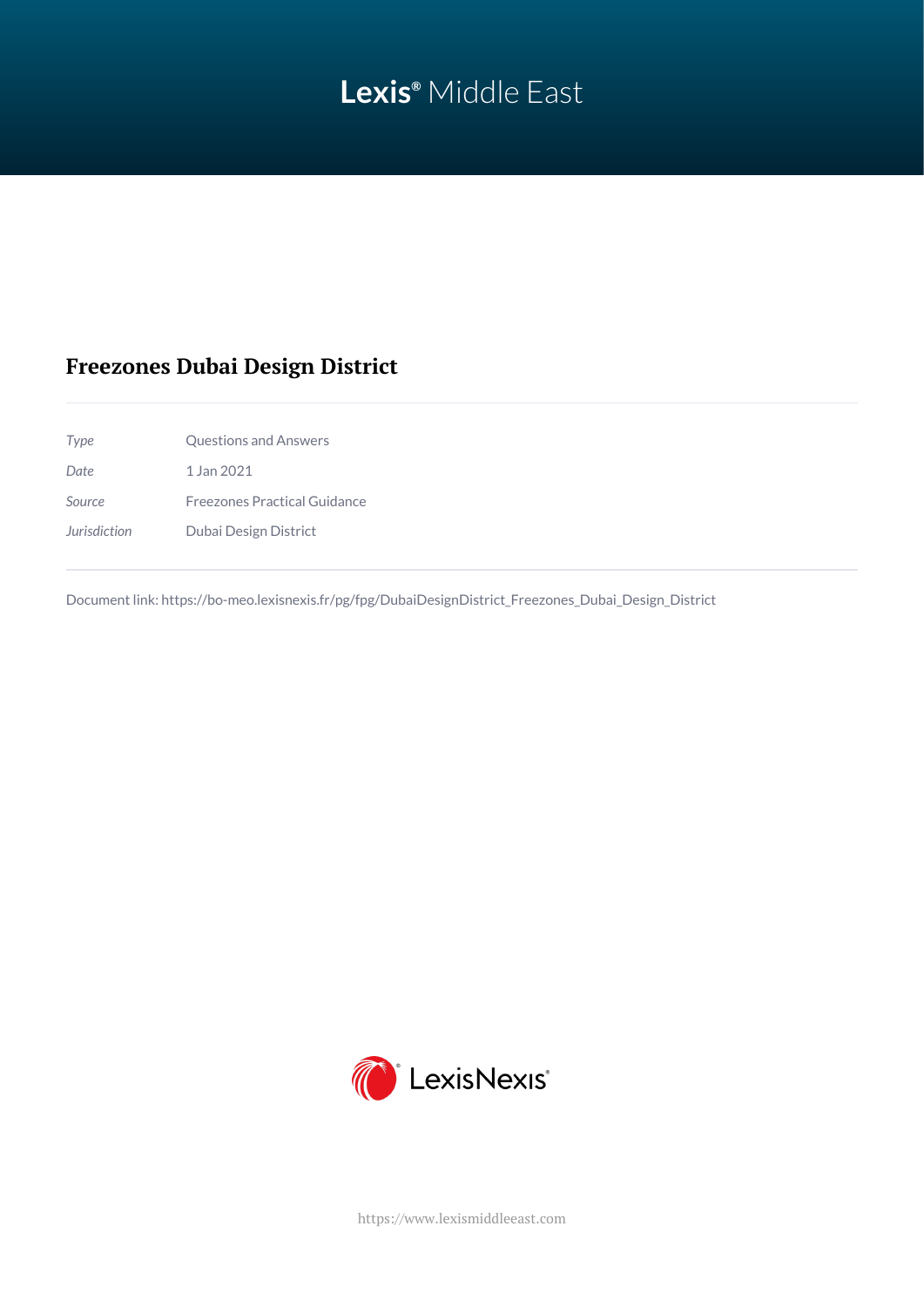# **Table of contents**

| 4. What are the key areas of UAE and Emirate legislation businesses operating in this freezone must still comply with? What   |  |
|-------------------------------------------------------------------------------------------------------------------------------|--|
| 5. What are the key UAE and Emirate onshore agencies a business operating in this freezone would need to register or comply   |  |
|                                                                                                                               |  |
|                                                                                                                               |  |
|                                                                                                                               |  |
|                                                                                                                               |  |
|                                                                                                                               |  |
|                                                                                                                               |  |
|                                                                                                                               |  |
|                                                                                                                               |  |
|                                                                                                                               |  |
| 15. Are there any specific rules governing when moveable property in removed from the freezone area or transferred into the   |  |
|                                                                                                                               |  |
| 17. Is there any specific ongoing regulation or monitoring of firms operating as particular types of company by this freezone |  |
|                                                                                                                               |  |
|                                                                                                                               |  |
|                                                                                                                               |  |
|                                                                                                                               |  |
|                                                                                                                               |  |
|                                                                                                                               |  |
|                                                                                                                               |  |
|                                                                                                                               |  |
|                                                                                                                               |  |
| 27. Is it possible to apply for a building permit in this freezone? How is this done and what steps are required?  5          |  |
| 28. What environmental requirements must construction companies building in this freezone consider, e.g. form of building,    |  |
|                                                                                                                               |  |
|                                                                                                                               |  |
|                                                                                                                               |  |
|                                                                                                                               |  |
|                                                                                                                               |  |
|                                                                                                                               |  |
|                                                                                                                               |  |

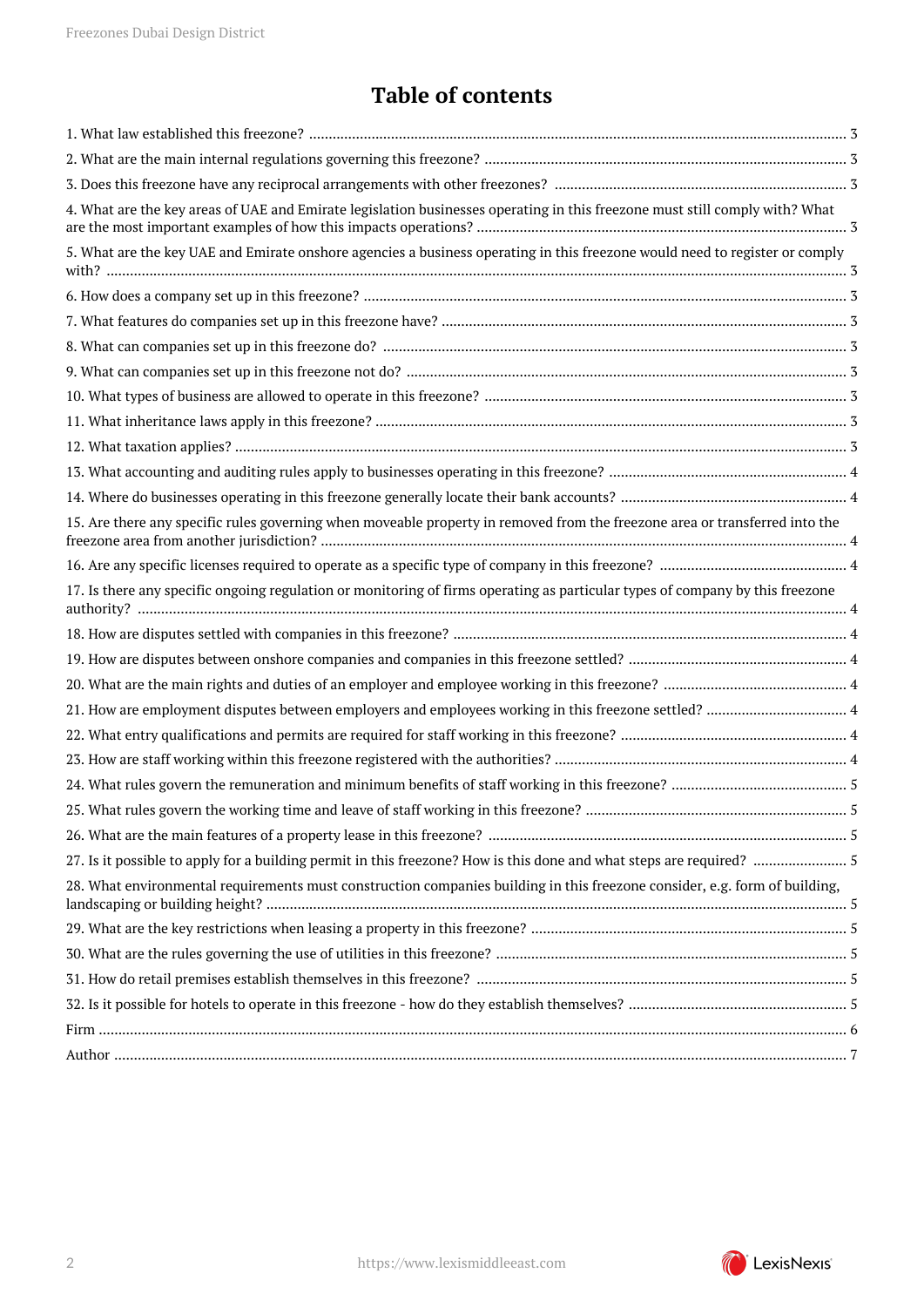# <span id="page-2-0"></span>**1. What law established this freezone?**

This freezone was established by Dubai Law No. 1/2000 issued on 29 January 2000.

#### <span id="page-2-1"></span>**2. What are the main internal regulations governing this freezone?**

The regulations governing the Dubai Creative Clusters (DCC) were the Dubai Technology and Media Free Zone Companies Regulations 2003.

In 2016, the Dubai Creative Clusters Private Companies Regulations were issued to replace the 2003 Regulations.

#### <span id="page-2-2"></span>**3. Does this freezone have any reciprocal arrangements with other freezones?**

There are presently no arrangements between this freezone and other freezone areas. However, it is now much easier to transfer a visa to and from the Dubai Multi Commodities Centre.

### <span id="page-2-3"></span>**4. What are the key areas of UAE and Emirate legislation businesses operating in this freezone must still comply with? What are the most important examples of how this impacts operations?**

DCC regulations and laws govern DCC companies, but when these laws and regulations are silent, Federal Law No. 2/2015, The UAE Commercial Company Law, will apply. Other laws the DCC needs to comply with includes Federal Law No. 11/1992, the UAE Commercial Transactions Law, and Federal Law No.18/1993, The UAE Civil Procedure Code.

### <span id="page-2-4"></span>**5. What are the key UAE and Emirate onshore agencies a business operating in this freezone would need to register or comply with?**

For legal and administrative transactions and procedures, including issues relating to visas and immigration, DCC companies will usually directly deal with the DCC Authorities.

#### <span id="page-2-5"></span>**6. How does a company set up in this freezone?**

Initially, there is a pre-approval required where the business proposal will be reviewed, including the business's documentation and details of the shareholders and other departments. When granted pre-approval, a lease agreement for business premises will be entered into.

The DCC legal and financial department will then review the documentation for final approval. An invoice will then be issued by the DCC for the registration and licensing of the entity which will include the office rent. The license will be granted only once the invoice has cleared and receipt of the entire share capital is received (in the case of limited liability companies).

The documentation required to register a company within the free zone includes: details and passport copies of the shareholder, manager, and director, the company incorporation certificate, the business plan, a NOC, MAA, share capital proof, resolution for incorporation, and bank reference letter.

# <span id="page-2-6"></span>**7. What features do companies set up in this freezone have?**

Foreign investors usually adopt a business establishment by opening a branch office or incorporating a limited liability company as the business can be 100% foreign owned, therefore the company can take full control of the business as there is not the UAE sponsor requirement. The DDC is known for its excellent location and strong legal framework. Additionally, the free zone is appealing as it offers 100% repatriation of capital and profits and is exempt from corporate tax and customs duty.

# <span id="page-2-7"></span>**8. What can companies set up in this freezone do?**

The types of businesses permitted to operate within the freezone are divided into four categories: Information and communication technology (ICT), education, science and media. These are further sub-divided into:

- ITC Cluster: Dubai Outsource Zone and Dubai Internet City
- Media Cluster: Dubai Media City, International Production Zone and Dubai Studio City
- Education Cluster: Dubai International Academy City and Dubai Knowledge Village.
- Science: Dubiotech and Embark, Healthcare City.

# <span id="page-2-8"></span>**9. What can companies set up in this freezone not do?**

All entities carrying out business in the DCC should hold a license of authorisation and function as per the license.

#### <span id="page-2-9"></span>**10. What types of business are allowed to operate in this freezone?**

A limited liability company, a branch office of a foreign company, or a branch office of a UAE company and freelancing.

# <span id="page-2-10"></span>**11. What inheritance laws apply in this freezone?**

The laws of the UAE govern the DCC. The Shari'a principle of inheritance will apply to Muslim individuals and the heir to the estate of a non-Muslim can request the court to enforce the laws of succession of the deceased's home country. The Court can also apply Shari'a to non-Muslims.

<span id="page-2-11"></span>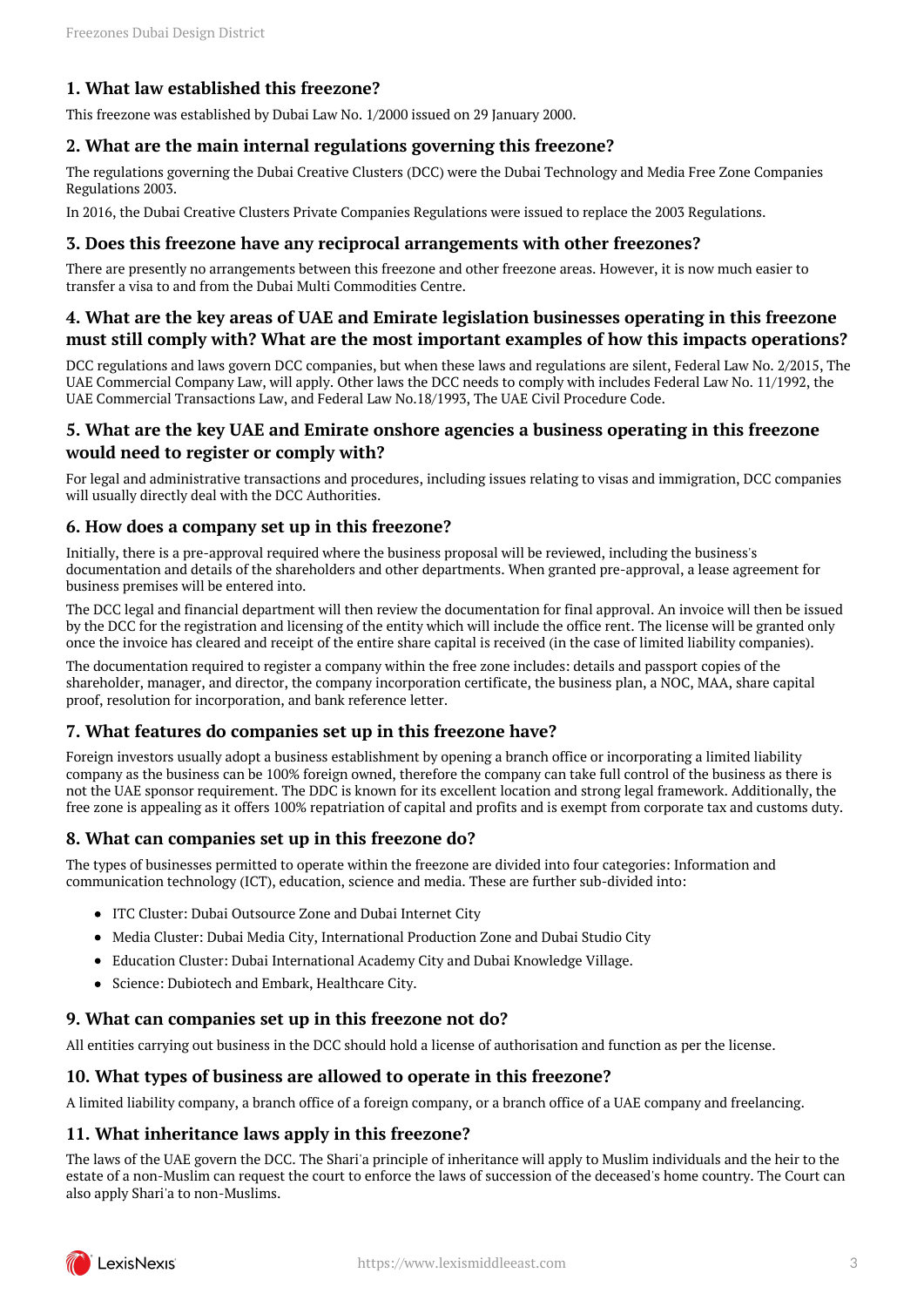# **12. What taxation applies?**

Under Article 17 of Dubai Law No. 15/2014, all legal entities registered in the DCC are exempt from all taxes including income tax. There is no record kept of the transfer of capital, profits earnt and wages. The DCC also offers a fifty year tax holiday even if a new tax is introduced onshore.

# <span id="page-3-0"></span>**13. What accounting and auditing rules apply to businesses operating in this freezone?**

All legal entities operating in the DCC should have updated account and finance records. For a limited liable company, accounts should be audited by an accounting firm which is duly licensed and authorised under Dubai laws.

#### <span id="page-3-1"></span>**14. Where do businesses operating in this freezone generally locate their bank accounts?**

A business functioning in the DCC locates their bank account in the Emirate of Dubai.

# <span id="page-3-2"></span>**15. Are there any specific rules governing when moveable property in removed from the freezone area or transferred into the freezone area from another jurisdiction?**

The transfer and movement of any goods is governed by Dubai Customs.

#### <span id="page-3-3"></span>**16. Are any specific licenses required to operate as a specific type of company in this freezone?**

The license type will depend on the business activity applied for. For an onshore limited liability company, there might be a requirement to open a branch office.

# <span id="page-3-4"></span>**17. Is there any specific ongoing regulation or monitoring of firms operating as particular types of company by this freezone authority?**

There may be specific permissions required from the federal or local authorities. For instance, a restaurant will need approval from the Dubai Municipality Dubai Control.

#### <span id="page-3-5"></span>**18. How are disputes settled with companies in this freezone?**

Disputes arising in this freezone are dealt with by the Courts of Dubai. Unless there is an agreement between both parties to resolve the dispute via an alternative method such as arbitration.

#### <span id="page-3-6"></span>**19. How are disputes between onshore companies and companies in this freezone settled?**

Disputes arising in this freezone are dealt with by the Courts of Dubai. Unless there is an agreement between both parties to resolve the dispute via an alternative method such as arbitration.

#### <span id="page-3-7"></span>**20. What are the main rights and duties of an employer and employee working in this freezone?**

The DCC has its own set of rules governing the relationship between an employer and employees, supplementary to UAE labour laws. Federal Law No. 8/1980, The UAE Labour Law, is the main piece of legislation with regulations for the functioning of employment rights and relationships in the DCC. Federal Law No. 8/1980, The UAE Labour Law, compels an employer to enter into a contract with an employee. The employment contract will contain the details of work, such as working hours, wages, the type of work, allowances, leave, salary, etc. The employer is obliged to meet the minimum requirements for pay, working hours, wages, allowances, etc. In return, the employee is required to work and carry out his duties under the contract and as requested by the employer.

#### <span id="page-3-8"></span>**21. How are employment disputes between employers and employees working in this freezone settled?**

Disputes arising between employers and employees are usually handled by an expert team of DCC mediators. However, the DCC does not hold itself responsible for any resolution that takes place between the parties. If DCC mediators are not successful in resolving a dispute, they will issue the claimant with a letter to refer the matter to the labour court.

# <span id="page-3-9"></span>**22. What entry qualifications and permits are required for staff working in this freezone?**

In most cases, employers will assist their employees in obtaining the required permits to work in the DCC. If the employee is an expatriate, the employee will need to be sponsored to work in the freezone legally. The employer will need to enter into a personal secondary agreement with the DCC, after which, the DCC will sponsor the employer's staff on his behalf. Employees who are not sponsored by the DCC require an employment visa sponsored by the DCC and a DCC ID card to legally work in the freezone.

# <span id="page-3-10"></span>**23. How are staff working within this freezone registered with the authorities?**

The standard application form and fees for each application have to be complied with by the employer. After receiving a permit to enter, the applicant undertakes a medical test and a medical certificate will be issued. An application then has to be made for a residence visa which is attached to the employee's passport allowing the employee to reside and work in the DCC legally.

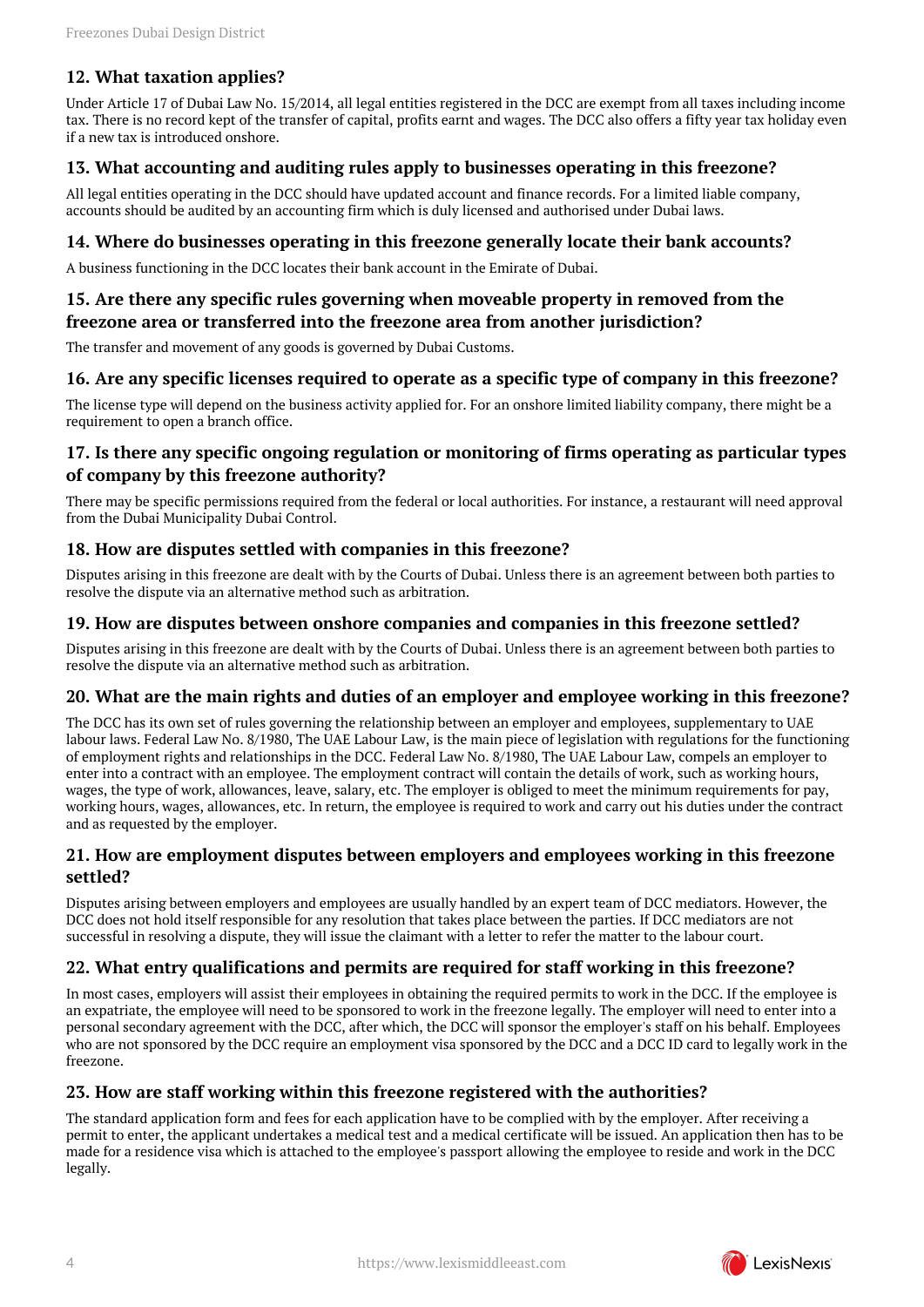# <span id="page-4-0"></span>**24. What rules govern the remuneration and minimum benefits of staff working in this freezone?**

There is no mandatory remuneration or benefits the employer has to provide his employees with. However, it is common practice for employers to provide their staff with at least the minimum wage and allowances for housing and transportation. If the employee is terminated, then the employer should make provisions for the employee to return to his home country, except if the employee is moving to a new employer in the UAE. DCC rules and Federal Law No. 8/1980, The UAE Labour Law, state that the employer must arrange for a medical card and all other necessary costs.

# <span id="page-4-1"></span>**25. What rules govern the working time and leave of staff working in this freezone?**

Under Federal Law No. 8/1980, The UAE Labour Law, working hours should not exceed 48 in a week (40 hours if a 5-day working week) and 8 in a day (except in the case of industries with the required permission from the authorities). An employer must allow his staff to take an hour break for food, rest, and prayers after every five working hours. Working hours should be flexible and adhere to Ramadan and summer working hours for certain industries. Pregnant women are entitled to 45 days paid leave, and half paid leave if service is less than one year. There is a further allowance of 100 days unpaid in the case of sickness due to pregnancy.

After one year of service, employees are entitled to 30 days leave annually. After six months in the first year, an employee is entitled to two days annual leave per month. All employees are entitled to 90 days sick leave per year of which 15 days are fully paid leave and 30 days half paid.

# <span id="page-4-2"></span>**26. What are the main features of a property lease in this freezone?**

There are a variety of rental spaces made available by the DCC such as office space, retail space, etc. A lease can be for a single unit or multiple stories. The activity of the company will play a role in the type of property available.

# <span id="page-4-3"></span>**27. Is it possible to apply for a building permit in this freezone? How is this done and what steps are required?**

To obtain a building permit in this freezone, the application should have specific documentation such as; building permit request form, valid site plan; project HSC plan( should be signed and stamped by the company manager); copy of the project manager and team HSC passports; copy of the final design letter; project detail sheet( stamped and signed by a consultant); security cheque; NOC from the master developer and fees of AED 1.00 per square feet ( Minimum AED 9,000).

# <span id="page-4-4"></span>**28. What environmental requirements must construction companies building in this freezone consider, e.g. form of building, landscaping or building height?**

Any contracting company in Dubai must comply with the regulations set by the Environmental, Safety and Health Department in the Dubai Municipality.

# <span id="page-4-5"></span>**29. What are the key restrictions when leasing a property in this freezone?**

Any legal entity operating in the DCC will have an office based in the DCC. For a lease agreement, approval from the DCC is mandatory to maintain a license. An office can be rented from the DCC or a private landlord. However, market rates are not applicable and are set by the DCC authorities.

# <span id="page-4-6"></span>**30. What are the rules governing the use of utilities in this freezone?**

The Dubai Electricity and Water Authority and the DU are the service providers in the DCC. Applicable charges are levied for  $11S<sub>P</sub>$ 

# <span id="page-4-7"></span>**31. How do retail premises establish themselves in this freezone?**

Retailers can establish themselves in this freezone subject to an allowance from the DCC authorities.

# <span id="page-4-8"></span>**32. Is it possible for hotels to operate in this freezone - how do they establish themselves?**

Hotels can operate and establish themselves in this freezone, provided they obtain the necessary permissions from the DCC (special approvals will be required).

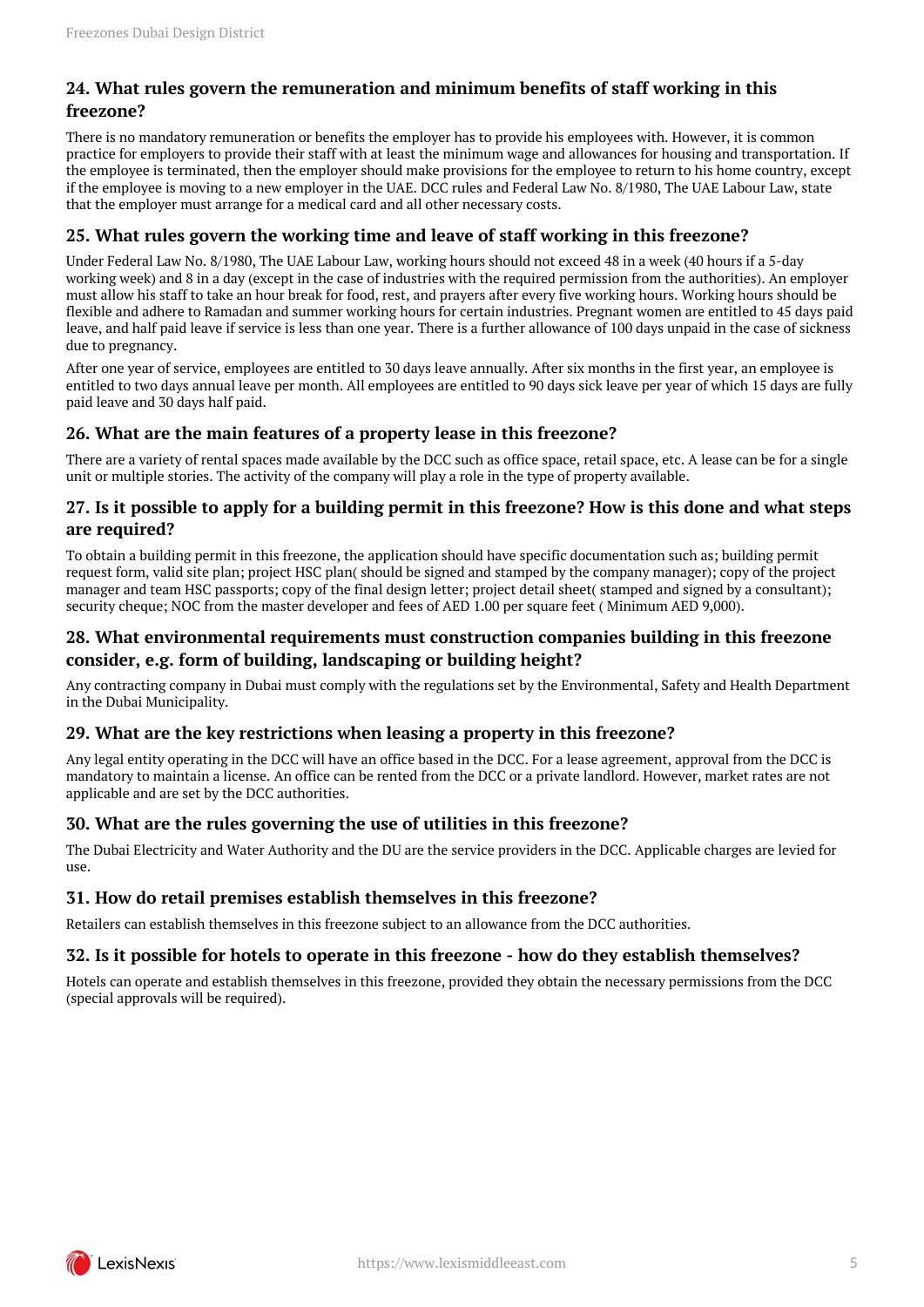Freezones Dubai Design District

# <span id="page-5-0"></span>**Firm**



**STA Law Firm**